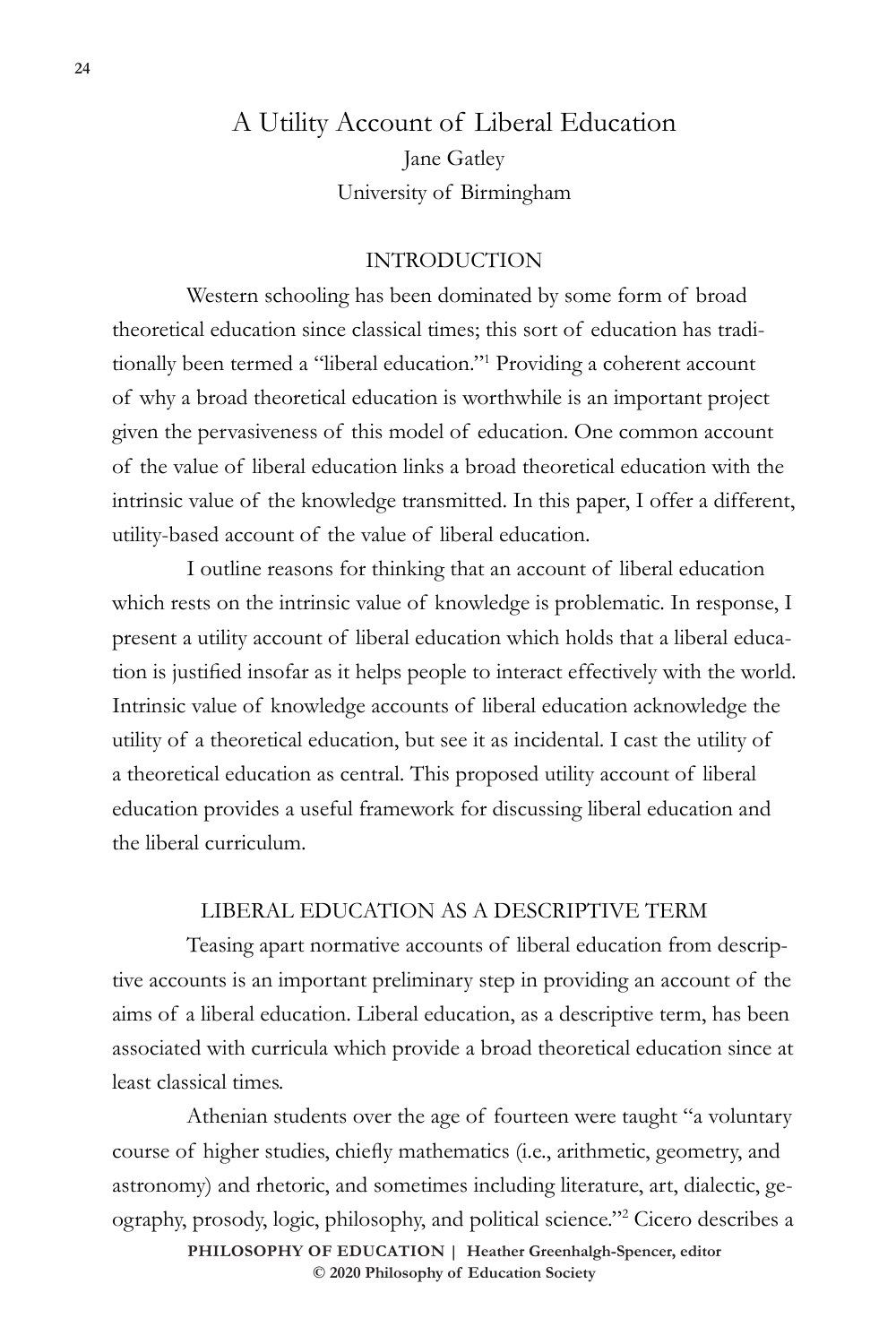Roman education in geometry, music, literature and poetry, natural sciences, the study of peoples, and the study of the State.<sup>3</sup> After the fall of the Roman empire the seven liberal arts, consisting of grammar, rhetoric, logic, arithmetic, geometry, astronomy, and music, dominated schooling.<sup>4</sup> Today, the English National Curriculum lists English, mathematics, science, art and design, citizenship, computing, design and technology, geography, history, languages, music, and physical education as requirements for secondary education.<sup>5</sup>

The reason for listing these curricula is to draw attention to their similarities. They each cover a broad range of activities, focus on theoretical (know-that) rather than practical (know-how) learning, and reflect something of the best available ideas of the time. This sort of education, which introduces students to a broad and balanced range of theoretical activities selected from the best available to humankind, has traditionally been called a liberal education.

Given the prevalence of this model of education across the world, having an account of why a broad theoretical liberal education might be worthwhile is important. If it is possible to identify justifiable aims of a broad theoretical education, then it is possible to make judgements about whether a broad theoretical liberal education is worthwhile, how much school time ought to be spent on liberal education, and what a liberal curriculum ought to look like. This is why a philosophical conception of liberal education is needed.

## THE INTRINSIC VALUE OF A LIBERAL EDUCATION

One account of the value of providing students with a broad theoretical education is that it is equivalent to providing students with knowledge, and that providing knowledge is worthwhile since knowledge is intrinsically valuable. This account of the value of liberal education is so widespread that it is sometimes taken as definitive: "Liberal education attempts to teach the most worthy knowledge and texts, as well as to provide models of how to acquire knowledge and to nurture the intellectual virtues that promote that acquisition."6 The tendency to equate the idea of a liberal education with the transmission of knowledge is why recalling the use of 'liberal education' as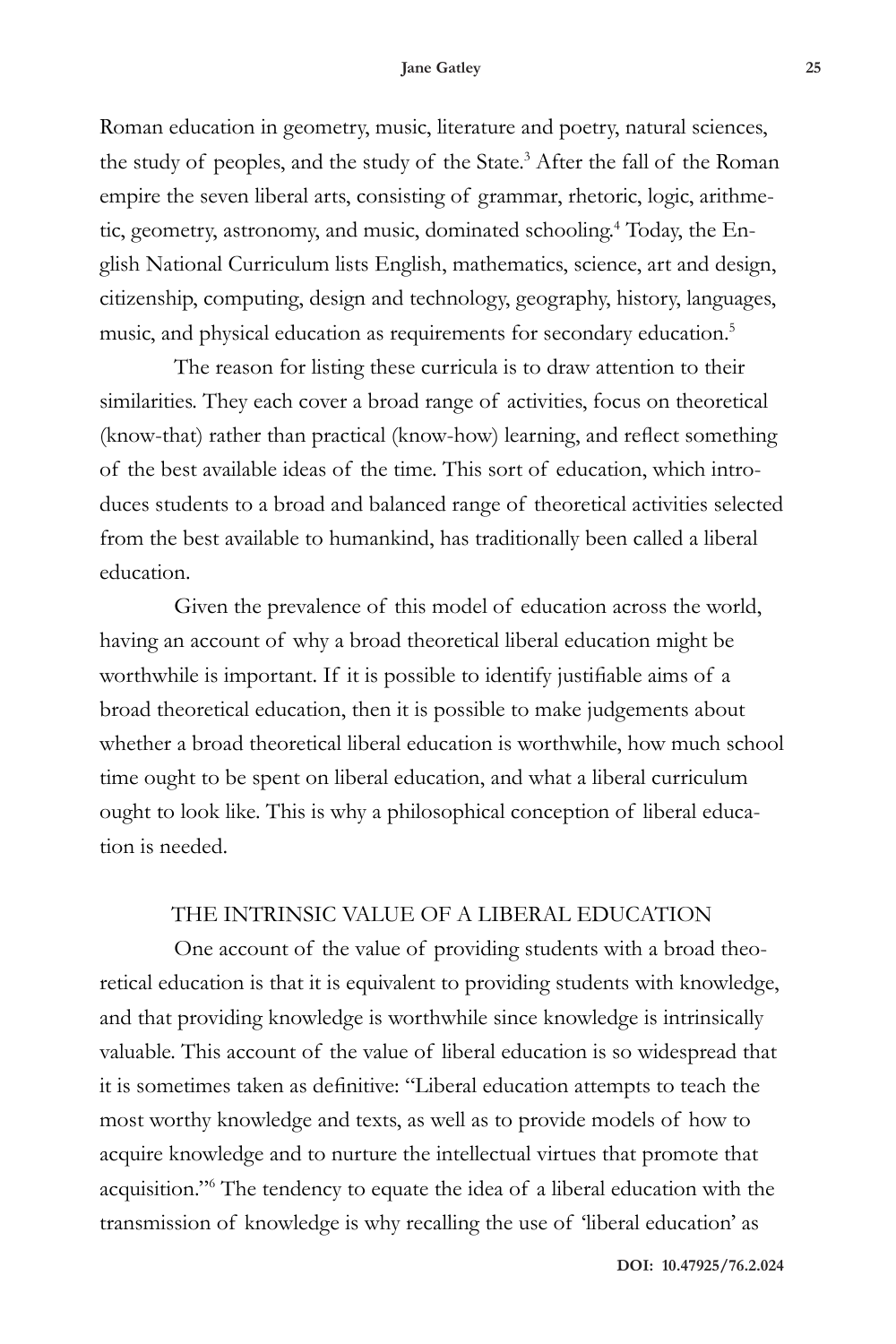a descriptive term is important; the fact that some see liberal education as synonymous with the transmission of knowledge does not mean that this is the only way in which liberal education can be conceptualised. There could be other reasons for providing students with a broad theoretical education.

The view that a liberal education aims to provide knowledge has pedigree. Plato's concept of liberal education rests on the intrinsic value of knowledge, possession of which is a component of the good life. Hirst develops an account such that a liberal education is "an education based on the nature of knowledge itself."7 Newman agrees that "knowledge is capable of being its own end" and uses this to justify providing a broad theoretical education in universities.<sup>8</sup> O'Hear asserts that "the disciplines are taught and engaged in for their own sake, because they are recognised to be valuable in their own right and part of any fully civilised existence."9

This intrinsic value of knowledge account of liberal education is appealing because it provides a straightforward explanation for why a broad theoretical education might be worthwhile: it is worthwhile because it is primarily concerned with transmission of knowledge, and knowledge is intrinsically worthwhile. If, as Hirst suggests, it is possible to identify a determinate number of distinct forms of knowledge, then curriculum guidelines begin to emerge such that a liberal education is an education which inducts students into each of these forms of knowledge. The intrinsic value of knowledge account of liberal education yields answers to important questions such as how to plan the curriculum.

# PROBLEMS WITH THE INTRINSIC VALUE OF KNOWLEDGE AC-COUNT

Despite its initial appeal, the intrinsic value account of liberal education is problematic. First, even if knowledge is intrinsically worthwhile, knowledge-based activities are not the only intrinsically worthwhile activities which could be included on the curriculum. Second, the intrinsic value of an activity does not necessarily equate to educational value. Third, some instrumentally valuable activities have clear educational value, and so are in competition with intrinsically valuable activities such as knowledge acquisition for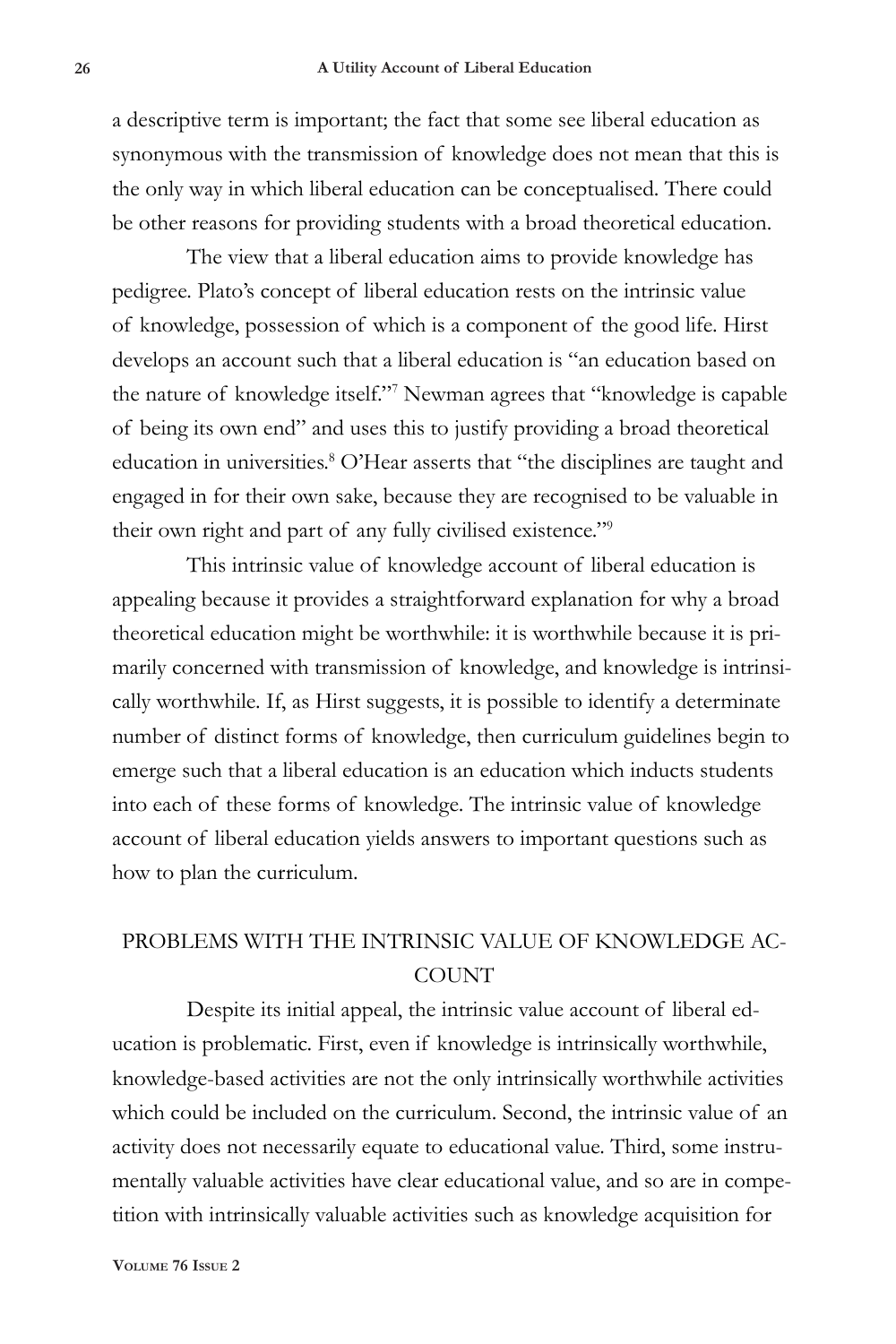curriculum time. Together, these three problems demonstrate that intrinsic value accounts of liberal education do not justify delivering a broad theoretical education.

One argument for the intrinsic value of knowledge is Peters' transcendental argument. This argument asserts that anyone who is concerned with making any correct decision is thereby also concerned with the pursuit of truth. Peters explains that asking '''why do this rather than that?' seriously is… to be committed to those enquiries which are defined by their serious concern with these aspects of reality which give context to the argument he is asking."10 The activities that he has in mind are activities concerned with the pursuit of truth. His claim is that education, which provides guidance about decision making, is primarily concerned with truth, and so pursuing truth through theoretical activities is always educational.

White points out that Peters' transcendental argument fails to countenance the idea that the pursuit of truth is not the only intrinsically, or educationally valuable pursuit. He asks, "Is there any compelling reason why I should value art or science rather than spend my days in a snooker parlour or by the side of a trout stream?"11 Asking "why do this rather than that" may not amount to a commitment to truth; "Suppose a man with a knowledge of the arts and sciences decides to jettison any interest he had in them in favour of a life of idleness and comfort: can it be proved to him that he is somehow irrational, that rationality demands that in his own interests he takes the other course?"12 Spending time in a snooker parlour, by the side of a trout stream, or in idleness and comfort are not instrumentally valuable activities; if they hold any value at all, which they clearly do for some people, then that value is intrinsic. If there are intrinsically valuable pursuits other than the pursuit of knowledge, then why isn't a liberal education also an education into trout fishing, snooker, and idleness? White says that there are no valid arguments to this end.

The second problem with basing a conception of liberal education on the intrinsic value of knowledge is that intrinsic value does not guarantee educational value. Like trout fishing, snooker, and idleness, there are activities which hold intrinsic value but are not ready contenders for inclusion on the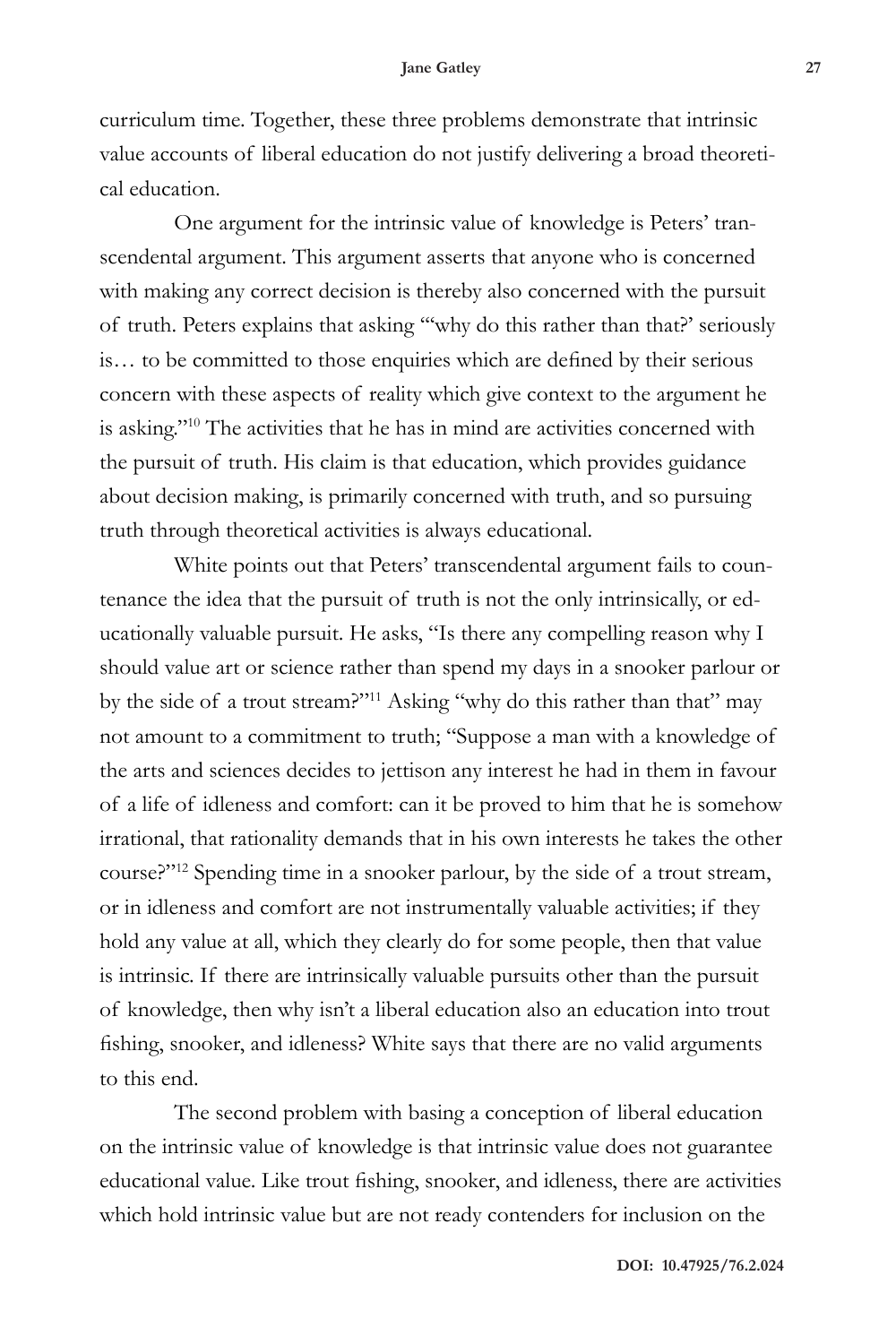curriculum. While there is general agreement that viewing original works of art is intrinsically worthwhile to the extent that this motivates the provision of free art galleries in the United Kingdom, there is no such consensus that viewing original works of art ought to take up curriculum time. Schools might be obliged to introduce students to the possibility of viewing original art works, but it does not seem particularly educational to spend much school time engaged in this activity. Similarly, romantic love is, if anything, intrinsically worthwhile, but encouraging romantic love in schools does not seem like an educational activity.

The third problem is that while there are intrinsically worthwhile pursuits which are not educational, there are also instrumentally valuable pursuits which clearly are. Learning to read is only valuable insofar as it provides access to other educational goods; it is instrumentally worthwhile. At the same time, a curriculum which neglects teaching children how to read is profoundly non-educational. Vocational education, relationships education, substance abuse education, even learning how to tie shoelaces, are all instrumentally valuable. Yet, it is possible to argue that they ought to be part of a school curriculum precisely in virtue of this instrumental value.

Together, this means that the intrinsic value of knowledge does not provide a secure foundation for prescribing a curriculum primarily focused on knowledge. This is because even if knowledge is intrinsically valuable, it is not necessarily educationally valuable, or the best contender for curriculum inclusion. Some other account of why a broad theoretical education might be worthwhile is required.

### THE UTILITY OF A BROAD THEORETICAL EDUCATION

The problems with intrinsic value of knowledge accounts of liberal education do not mean that the idea of a liberal education ought to be abandoned. This would leave the widespread practice of providing students with a broad theoretical education unaccounted for. Instead, the task is to attempt to identify other grounds which might justify liberal education. Many theorists who posit an intrinsic value account of liberal education simultaneously point to its instrumental value, or its utility. This is often cast as incidental, or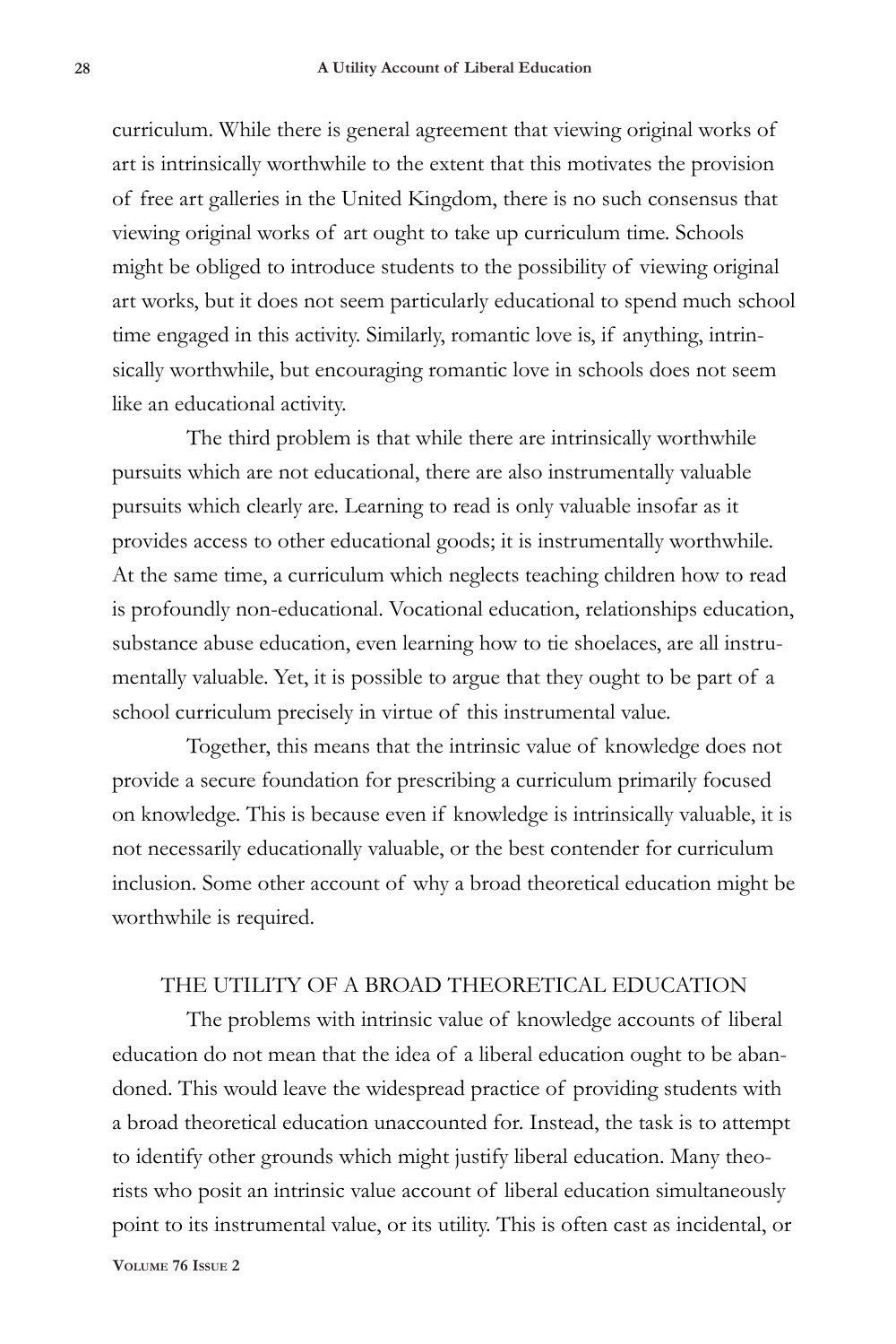secondary to the intrinsic value of knowledge, but is widely recognized.

Bailey's work on liberal education is most explicit about its instrumental value. He says, "The more fundamental is an aspect of knowledge and understanding… the more general are its applications and the more liberated I am in terms of choices I can make and perspectives I can bring to bear."13 For Bailey, a liberal education is instrumentally valuable, not in a piecemeal sense, but "it is precisely its general and fundamental utility that provides part of the justification for a liberal general education."14 However, Bailey sees this instrumental value of liberal education as a necessary consequence of its intrinsic value: "The argument would be that we involve pupils in what is fundamental because fundamental understanding of human experience is intrinsically worthwhile, but in doing this we are necessarily providing pupils with the knowledge and understanding that has the most general relevance and utility for anything they are likely to want to do."15

Hirst and Peters also acknowledge instrumental value associated with knowledge. Hirst says that "to acquire knowledge is to learn to see, to experience the world in a way otherwise unknown."16 He argues that a liberal education frees conduct from wrong.17 Peters states that theoretical activities "illuminate other areas of life and contribute much to the quality of living… there is an immense amount to know and if it is properly assimilated, it constantly throws light on, widens, and deepens one's view of countless other things."18 According to Peters, pursuits such as science, history, literary appreciation, and other theoretical activities "consist largely in the exploration, assessment and illumination of the different facts of life. They thus insensibly change a man's view of the world…. A person who has pursued them systematically develops conceptual schemes and forms of appraisal which transform everything else that he does."19 If having these new ways of seeing the world contributes to quality of living and frees conduct from wrong, then theoretical activities have instrumental value.

Hand suggests that Peters lays out the basis for an instrumental account of the value of theoretical activities. Drawing on the idea that knowledge and understanding of theoretical activities sheds light on and transforms many aspects of experience, Hand proposes that "we should give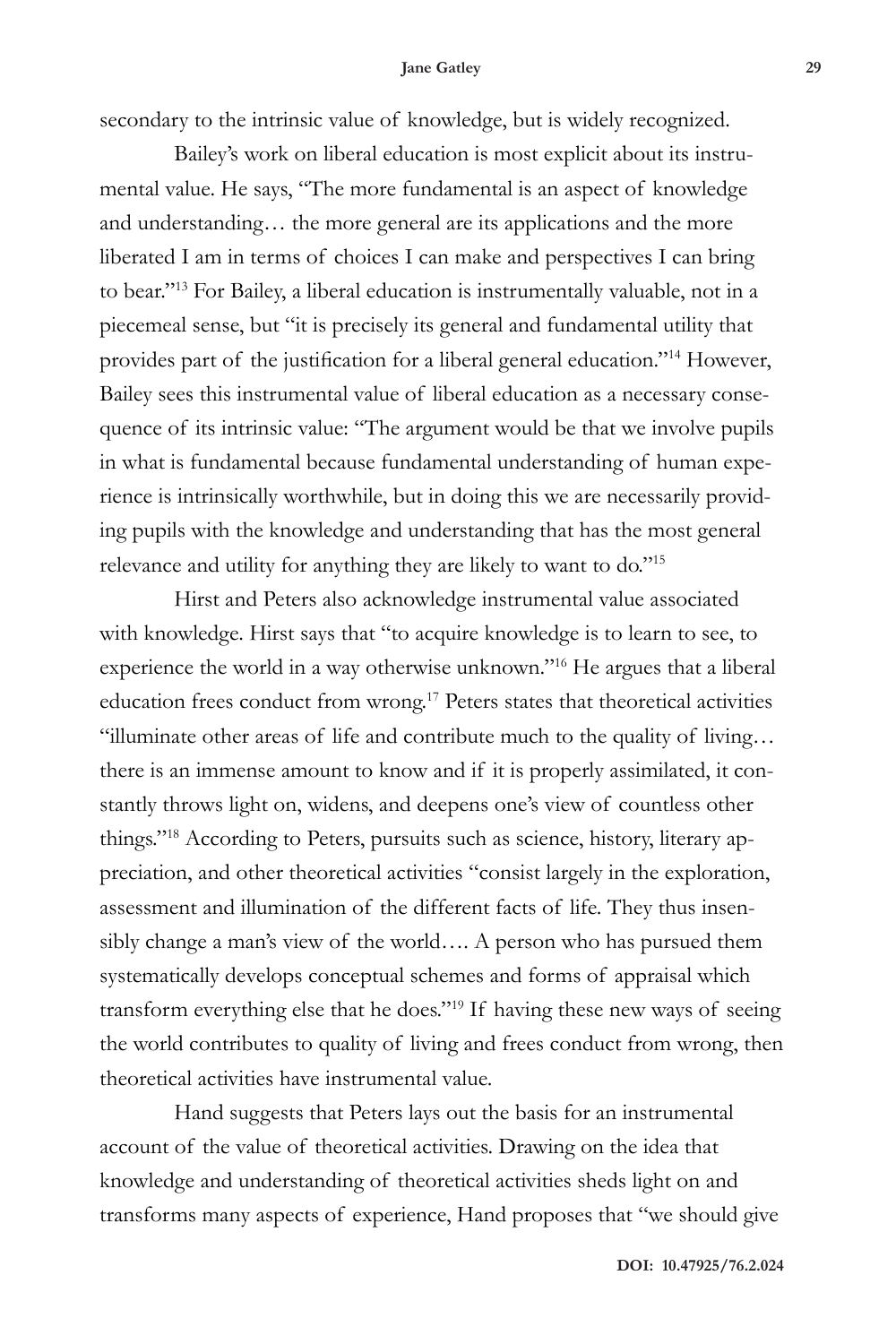curriculum priority to those worthwhile activities that enhance, enter into, or shed light on all others."20 His rationale is that "our task as educators is to prepare children for adult life. We cannot do this by initiating them into the activities that will occupy their time as adults because we do not yet know what those activities will be. Instead, we must try to prepare them in some general way, so their education will be useful to them whatever they choose to do with their lives."21 If this is the case, then a broad theoretical education can be justified in virtue of its instrumental value.

A final basis for a utility account of liberal education comes from Thomas Huxley, who presents the following analogy:

> Suppose it were perfectly certain that the life and fortune of every one of us would, one day or other, depend upon his winning or losing a game at chess. Don't you think that we should all consider it to be a primary duty to learn at least the names and the moves of the pieces; to have a notion of a gambit, and a keen eye for all the means of giving and getting out of check? Do you not think that we should look with disapprobation amounting to scorn, upon the father who allowed his son, or the state which allowed its members, to grow up without knowing a pawn from a knight?

> Yet it is a very plain and elementary truth, that the life, the fortune, and the happiness of everyone one of us, and, more or less, of those who are connected with us, do depend upon our knowing something of the rules of a game infinitely more difficult and complicated than chess. It is a game which has been played for untold ages, every man and woman of us being one of the two players in a game of his or her own. The chess-board is the world, the pieces are the phenomena of the universe, the rules of the game are what we call the laws of nature. The player on the other side is hidden from us. We know that his play is always fair, just, and patient. But also we know to our own cost, that he never overlooks a mistake, or makes the smallest allowance for our ignorance.<sup>22</sup>

For Huxley, a liberal education provides guidance about the rules of the game of life. In this sense, a broad theoretical education has straightfor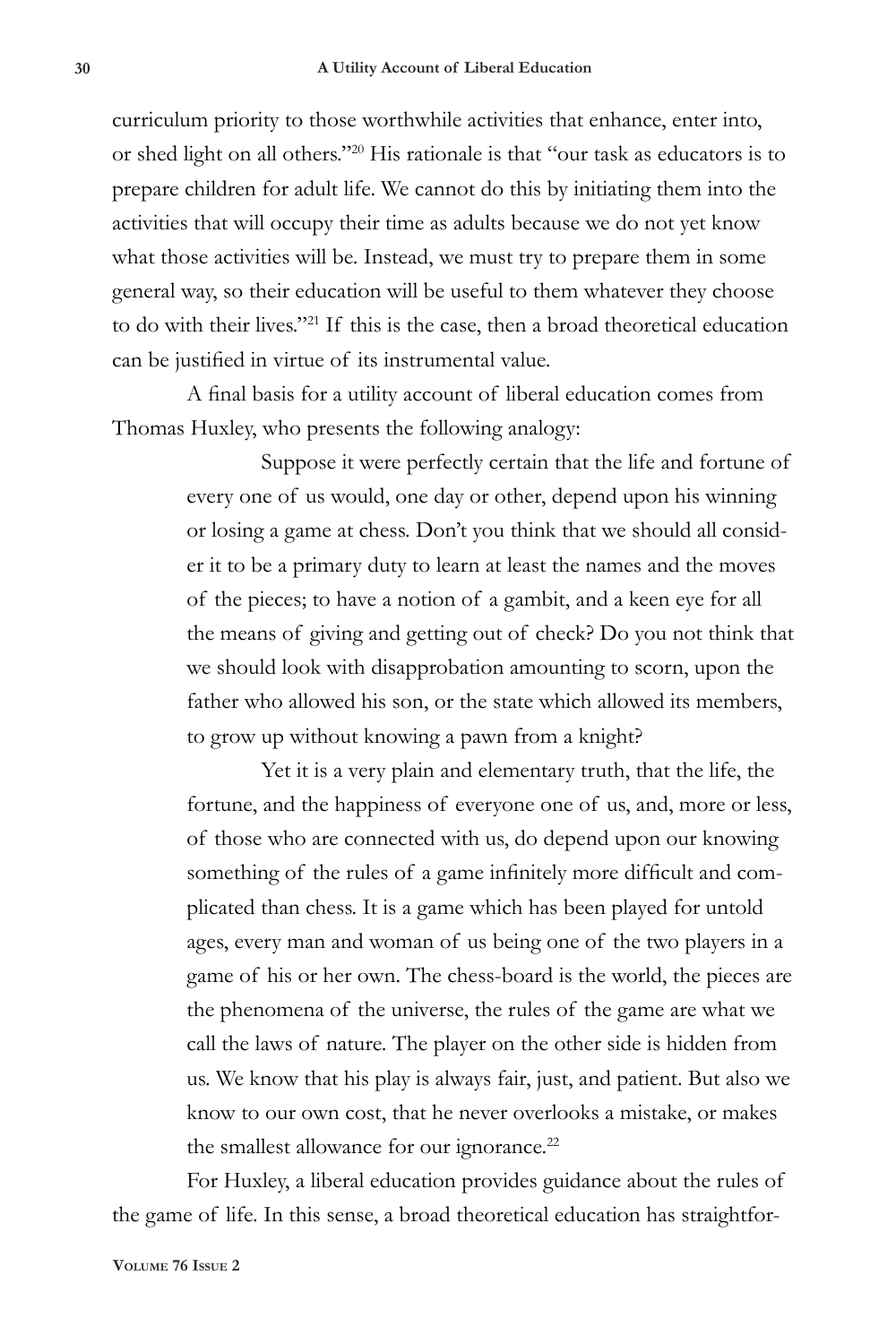ward utility. The better informed we are about the world, the better able we are to act effectively within it.

## A UTILITY ACCOUNT OF LIBERAL EDUCATION

Given the possibility of ascribing value to a liberal education in virtue of its instrumental value, an account of the value of liberal education can be given which eschews the idea that the intrinsic value of knowledge is what makes it worthwhile and focuses entirely on its utility. The following is an account of liberal education where its worth lies in its utility.

> (1) A broad and balanced theoretical education involves acquiring useful ways of understanding the world;

(2) Useful ways of understanding the world contribute to acting effectively within it;

(3) Acquiring the ability to act effectively within the world justifies a liberal education.

This account explains why a broad theoretical education is worthwhile without the need to refer to the intrinsic value of knowledge, since a theory can be instrumentally valuable without amounting to knowledge.

## DIFFERENT WAYS OF SEEING THE WORLD

On this utility account of liberal education, it is the provision of ways of seeing the world which is worthwhile. Ways of seeing the world are not necessarily bodies of justified, true beliefs or knowledge. It is possible to come to see the world in a way which is radically at odds with reality. Nor are ways of seeing the world reducible to methods of inquiry, or ways of thinking, like the scientific method. Instead, ways of seeing the world can be captured by the term "theory," broadly construed. Talking about theory captures the idea that coming to "know" something changes how someone sees the world. Kuhn describes the strength of the effect of theory change such that "the historian of science might be tempted to exclaim that when paradigms change the world itself changes with them."23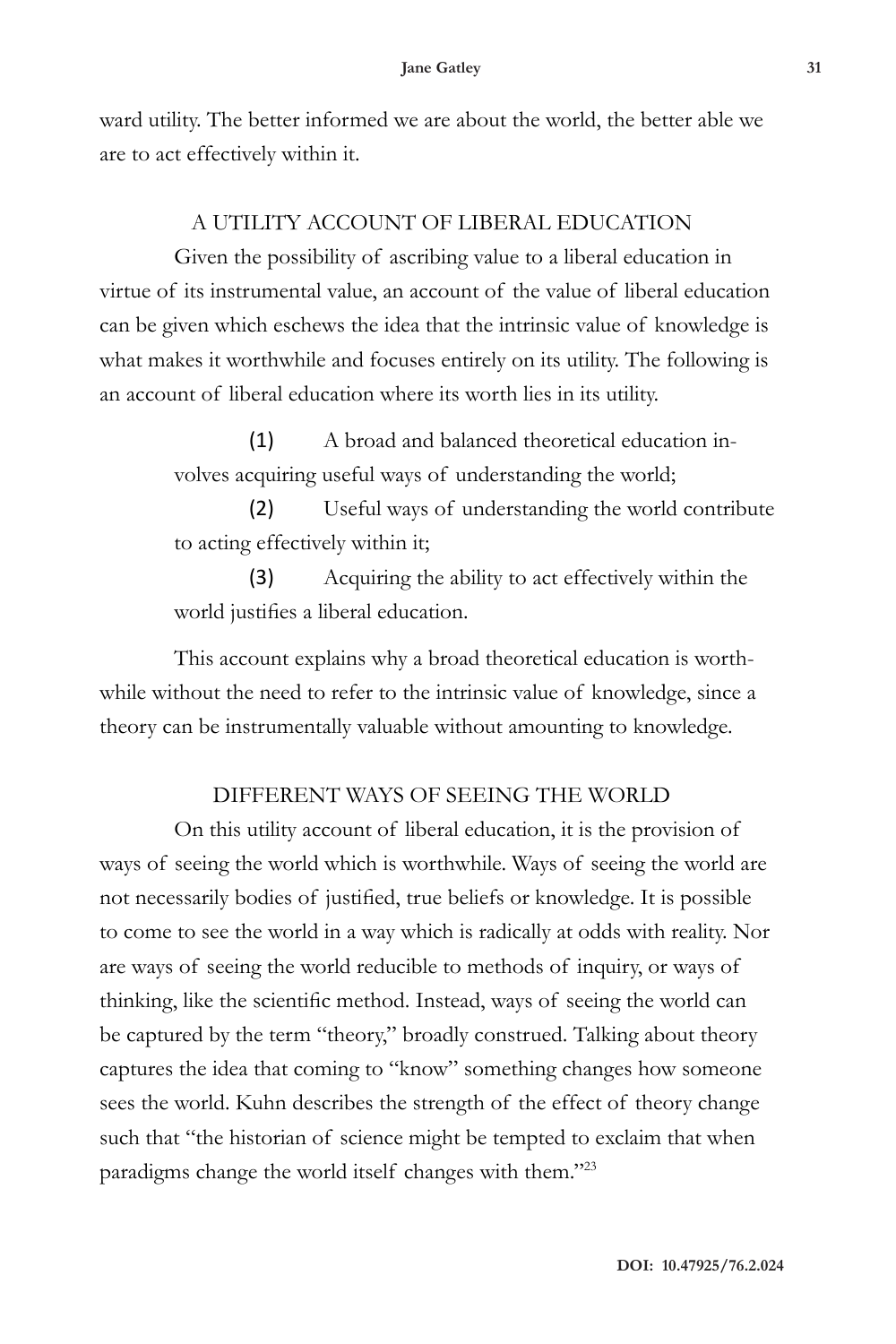A theory, seen as a way of understanding the world, can be implicit in a work of art or literature, explicit as a scientific theory, or fragmented into units of theoretical content, such as lists of facts. What is important is that theories, when they are not fragmented, are inherently meaningful; propositions lie in logical relations with one another, and grasping propositions on their own is not sufficient to grasp the theory. Coming to see the world in a new way is unavoidable if a theory is properly understood.

Elgin differentiates between knowing individual truths and understanding them. The example she uses is the difference between saying "I understand that Athens defeated Persia in the battle of Marathon" and "I understand the Athenian victory over Persia in the battle of Marathon." If understanding is just a case of grasping propositional knowledge, then there is no difference between the two claims. However, Elgin holds that understanding involves grasping "a suitable unified, integrated, coherent body of information."24 She continues, "I understand that Athens defeated Persia in the battle of Marathon, because I grasp how the proposition stating the facts fits into, contributes to, and is justified by reference to a more comprehensive understanding that embeds it."25 Any such "unified, integrated, coherent body of information" is a theory, and any element of that theory is theoretical content. Theoretical content provides ways of seeing the world, and so constitutes the salient unit of curriculum content.

### ACTING EFFECTIVELY WITHIN THE WORLD

Since theories provide ways of seeing the world, they also provide guidance about how to interact with it. A useful theory is one which will contribute to someone's ability to interact effectively with the world. For example, when someone comes to see a plant through the lens of photosynthetic theory, they come to understand how to grow that plant better. Since photosynthetic theory has a long history of guiding effective interaction with plants, the theory is worthwhile in light of its utility.

This means that in a basic way, acquiring theoretical content is liberating because it frees people to effectively interact with the world. This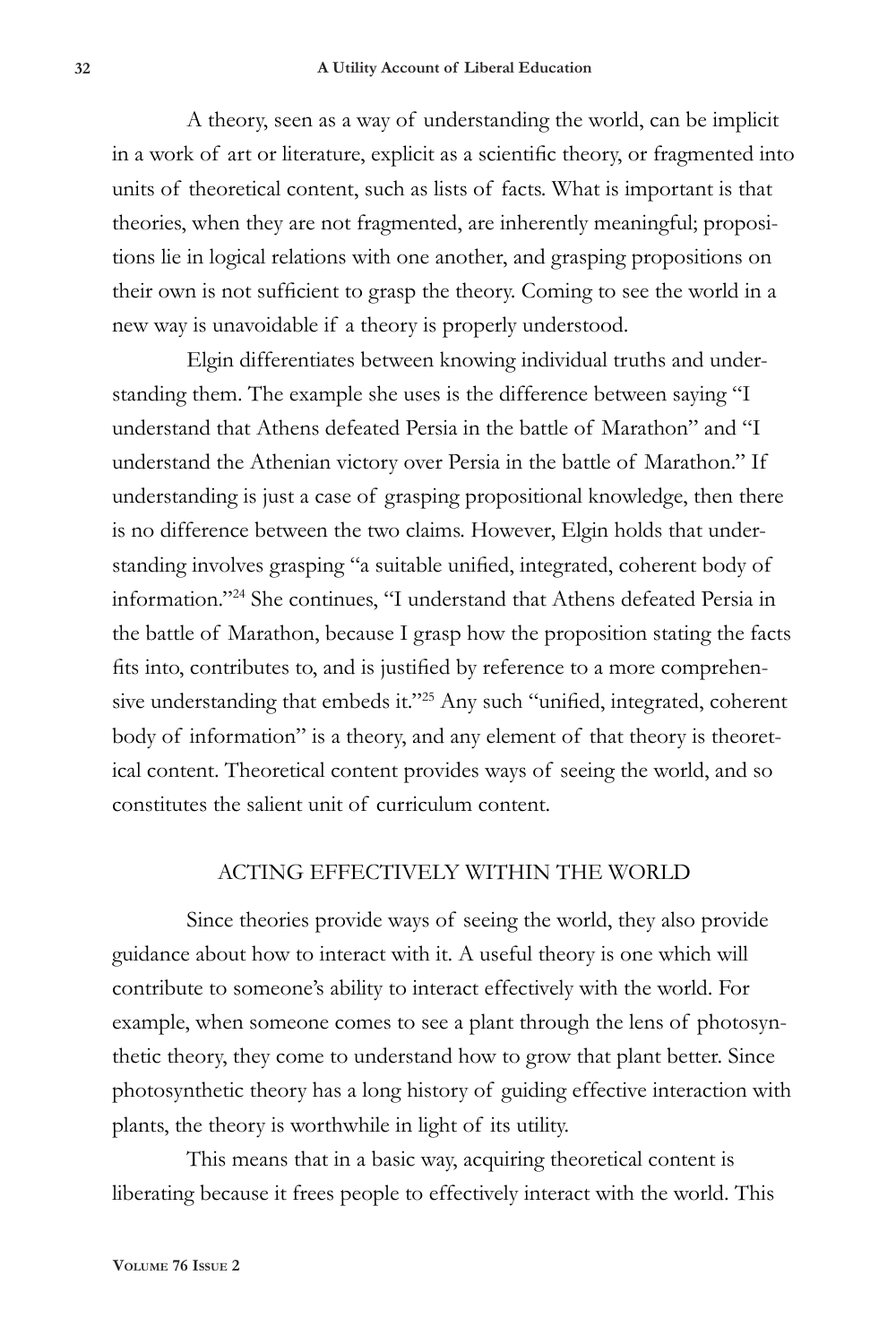freedom to interact effectively with the world is not necessarily instrumental in a piecemeal way. Grasping theories which apply to broad areas of inquiry yields broad effective action. Acquiring theoretical content is the equivalent of becoming informed, and someone who is well-informed has a practical advantage over someone who is uninformed or ill-informed across a range of domains. On this view, a liberal education is a broad and balanced education into the most useful theories available to humankind.

This avoids the need to make claims about the intrinsic value of knowledge. Instead, a broad theoretical curriculum is freeing because being well-informed by the most useful available theoretical content helps people to interact effectively with the world. Curriculum selection ought to be based on judgements about the utility of theories, not judgements based on intrinsic value.

Some ability to distinguish between useful and less useful theories is going to be needed. A precedent exists for making this kind of judgment in literature about what makes a good scientific explanation; for example, good explanations can "explain observable phenomena, cohere with already accepted scientific knowledge, are simple, or unify explanations of different kinds of phenomena."26 This sort of guidance could be adapted to address the utility of non-scientific theories.

# THE ABILITY TO INTERACT EFFECTIVELY WITH THE WORLD JUSTIFIES LIBERAL EDUCATION

Following Huxley's chess metaphor, acquiring theoretical content is useful if it provides people with an understanding of the world which can guide effective action within it. Theoretical content is freeing because it helps people to deal with the issues that they encounter in their lives. The more theoretical content someone is familiar with, the better equipped they are to deal with the world around them. Being equipped to act effectively in the world involves being able to reflect on and bring about desires, be they simple ones such as growing tomatoes, or complex ones such as considering whether to have children. It seems hard to deny that the capacity to act effec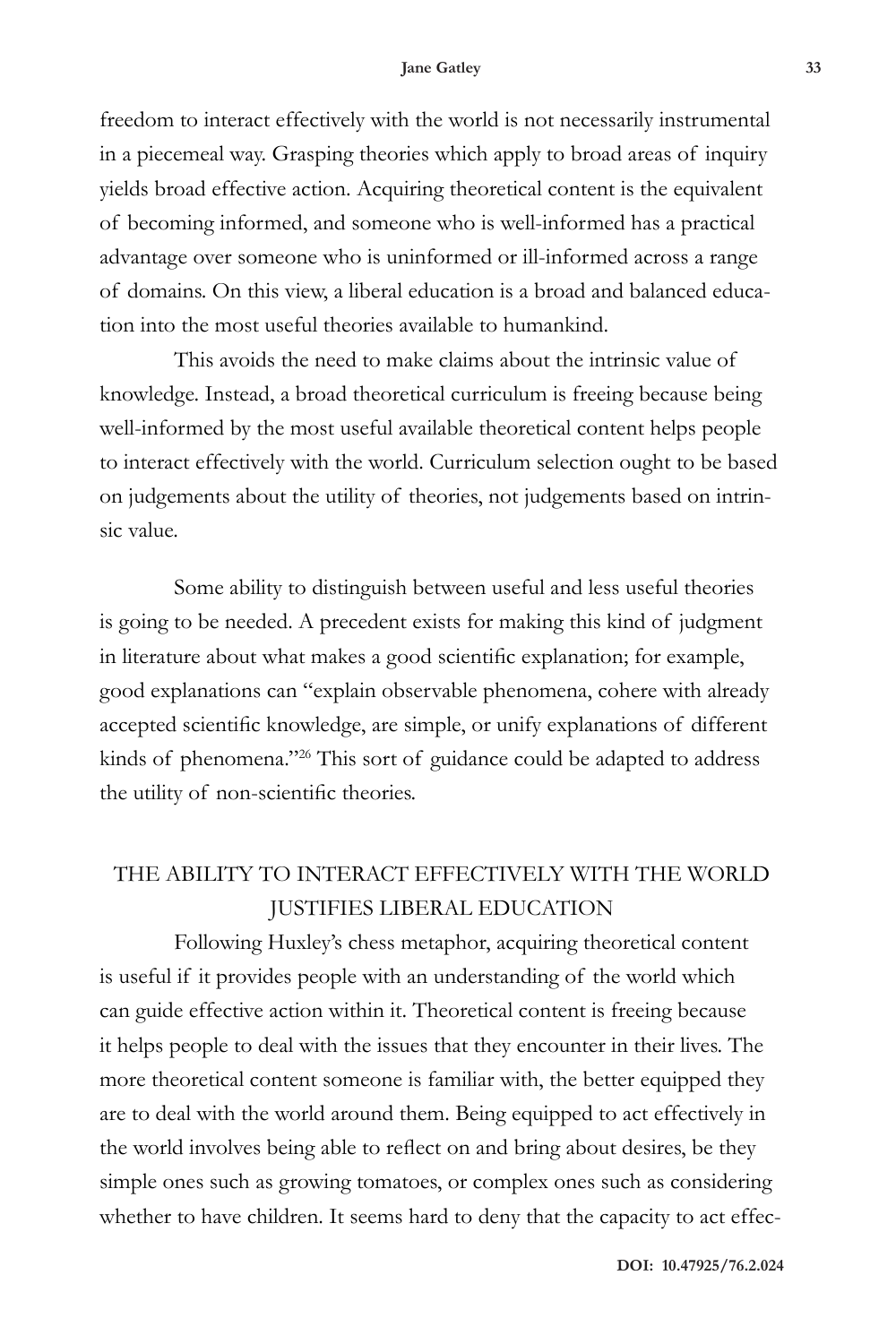tively in this way is a desirable outcome of education.

Whether or not providing this sort of liberal education is the only, or primary task of schools is a separate question. While a liberal education is justifiable in virtue of its utility, its prominence in schooling will need to be weighed up against other instrumentally valuable activities. Civic, vocational, and flourishing-based aims will need separate consideration. However, on a utility account, liberal education can contribute to these further aims. By this, I mean that if the ultimate aim of education is flourishing, then a liberal education will underpin flourishing because flourishing is difficult without the ability to interact effectively with the world. However, a broad theoretical education might not be the only sort of education required for flourishing.

# ADDRESSING QUESTIONS ABOUT THE CURRICULUM USING THE UTILITY ACCOUNT

Although I have only provided a sketch of a utility account of liberal education, I want to hint at some of the consequences of taking this account seriously. Two criteria emerge from the utility account of liberal education about curriculum content selection: (1) the curriculum ought to address questions which are likely to be prominent and pressing to its students, and (2) the answers to these questions ought to consist of the best available theories. The first criterion follows from the idea that the value of a broad and balanced theoretical education lies in its utility. If this is the case, then the curriculum ought to focus on what is going to be useful to its students. One way of doing this is by considering prominent and pressing questions. The second criterion ensures that the theories taught in response are the most useful available.

Given these two criteria, some understanding of what a liberal curriculum ought to look like emerges. A liberal curriculum does not go into too much depth about theory which is unlikely to play much of a role in students' lives if doing so takes time away from more prominent and pressing questions. For example, this implies that teaching chemistry in great detail, at the expense of addressing prominent and pressing questions about rela-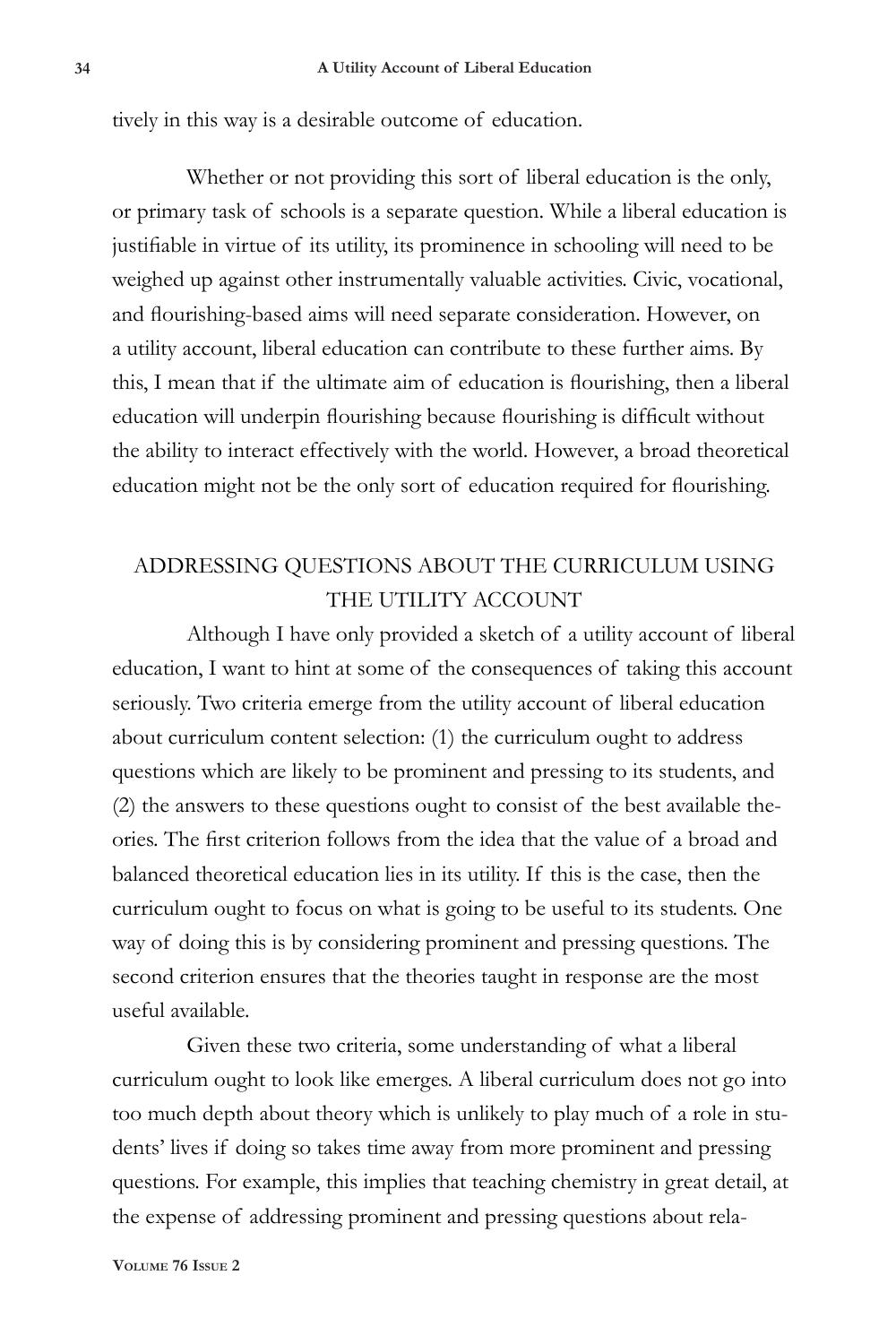tionships, fails to uphold the spirit of a liberal education. An intrinsic value account of liberal education comes to the opposite conclusion: since we have sound knowledge about chemistry, but little knowledge about relationships, a liberal education should teach the sound knowledge about chemistry.

Another interesting feature of the utility account of liberal education is that it creates greater parity between disciplines. On an intrinsic value of knowledge account, disciplines like mathematics and the natural sciences which are considered to have privileged access to knowledge are more valuable. On a utility account, the arts and humanities which touch on pressing issues in ordinary lives such as happiness, coping with bereavement, injustice, love, friendship, and family might be more directly useful to students, and so earn their place on the curriculum in virtue of this. Similarly, while mathematics and the natural sciences might be clearer about what constitutes the best available theory to answer the questions in their domain, humanities and arts subjects have a broader range of theoretical content to draw on. Presenting students with a plurality of theories is one way of countering uncertainty about which theory provides the single most useful way of seeing the issue in question. This is consistent with the idea that grasping a range of useful theories can help to guide action, so long as students are also taught how to navigate the range of ideas they are given.

### **CONCLUSION**

In conclusion, it is worth taking seriously the idea that a broad theoretical education is valuable insofar as it is useful to students. This utility account of liberal education provides curriculum guidance and justificatory potential for a liberal education which rivals intrinsic value of knowledge accounts of liberal education.

<sup>1</sup> Mortimer Adler and Milton Mayer, The Revolution in Education (Chicago: University of Chicago Press, 1958), 19.

<sup>2</sup> Donald Attwater, "Athenian Education," The Irish Monthly 55, no. 645 (1927): 135.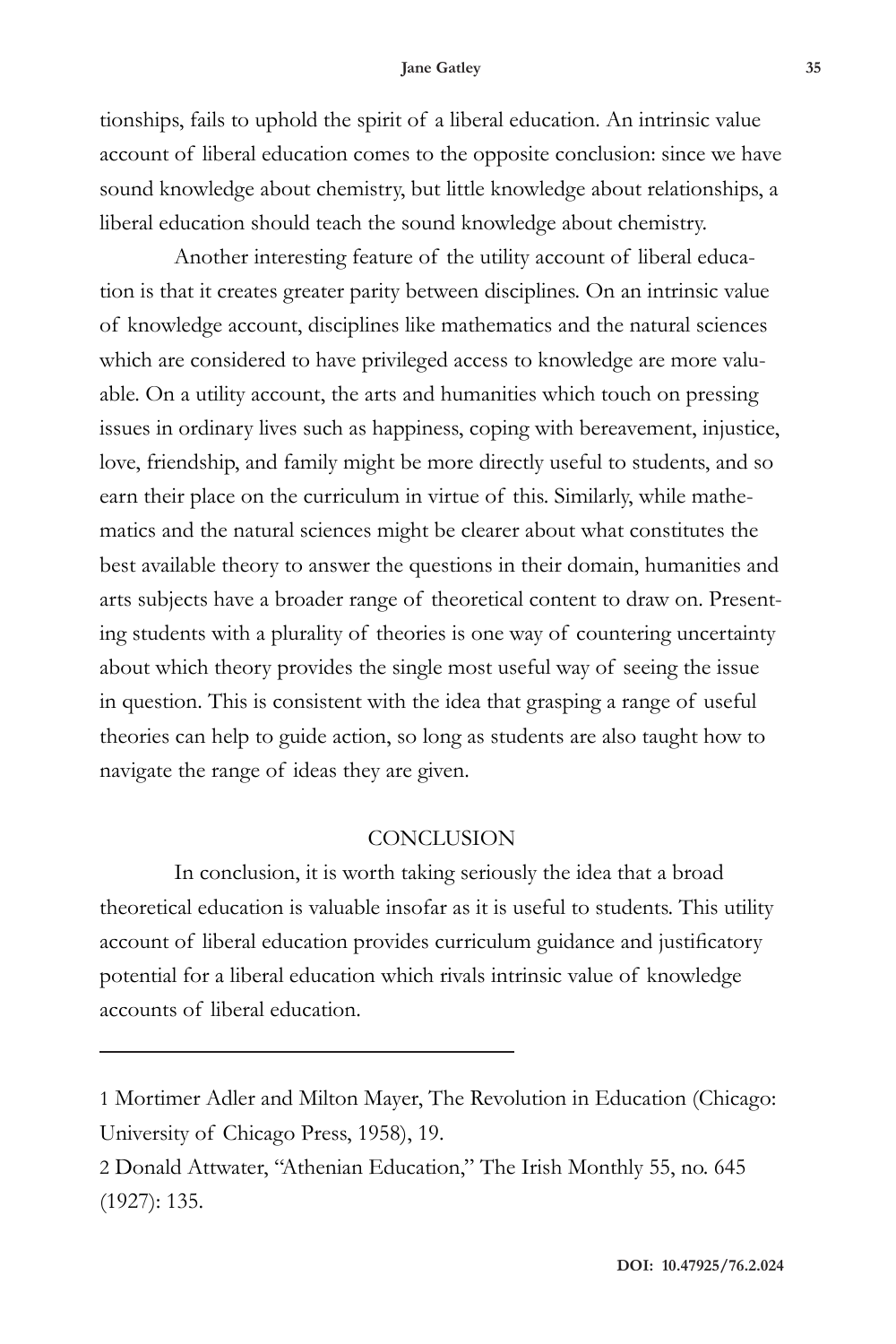3 Ethyle Wolfe, "Cicero and the Liberal Arts Tradition in America," Ciceroniana Online 8 (1994): 93-102.

4 H. Parker, "The Seven Liberal Arts," The English Historical Review 5, no. 19 (1890): 417-461.

5 Department for Education, National Curriculum in England: Statutory Guidance (October 2014), https://www.gov.uk/government/publications/ national-curriculum-in-england-secondary-curriculum.

6 Jonathan Adler, "Knowledge, Truth and Learning" in A Companion to the Philosophy of Education, ed. Randall Curren (Oxford: Blackwell Publishing, 2003), 289.

7 Paul Hirst, "Liberal Education and the Nature of Knowledge," in Knowledge and the Curriculum (Abingdon: Routledge, 1974), 30.

8 John Henry Newman, The Idea of a University (Cambridge: At the University Press, 1931), 27.

9 Anthony O'Hear, Education, Society and Human Nature: An Introduction to the Philosophy of Education (London: Routledge and Kegan Paul Ltd., 1981), 4.

10 Richard Stanley Peters, Ethics and Education (London: Routledge and Kegan Paul Ltd., 1966), 164.

11 John White, Towards a Compulsory Curriculum (London: Routledge and Kegan Paul Ltd., 1973), 9.

12 White, Towards a Compulsory Curriculum, 14.

13 Charles Bailey, Beyond the Present and the Particular (London: Routledge and Kegan Paul, 1984), 20.

14 Bailey, Beyond the Present, 28.

15 Bailey, Beyond the Present, 29.

16 Hirst, Liberal Education, 31.

17 Hirst, Liberal Education, 33.

18 Peters, Ethics and Education, 159.

19 Peters, Ethics and Education, 160.

20 Michael Hand, "On the Worthwhileness of Theoretical Activities," Journal

of Philosophy of Education 43, no. 1 (2010): 118.

21 Hand, "On the Worthwhileness," 118.